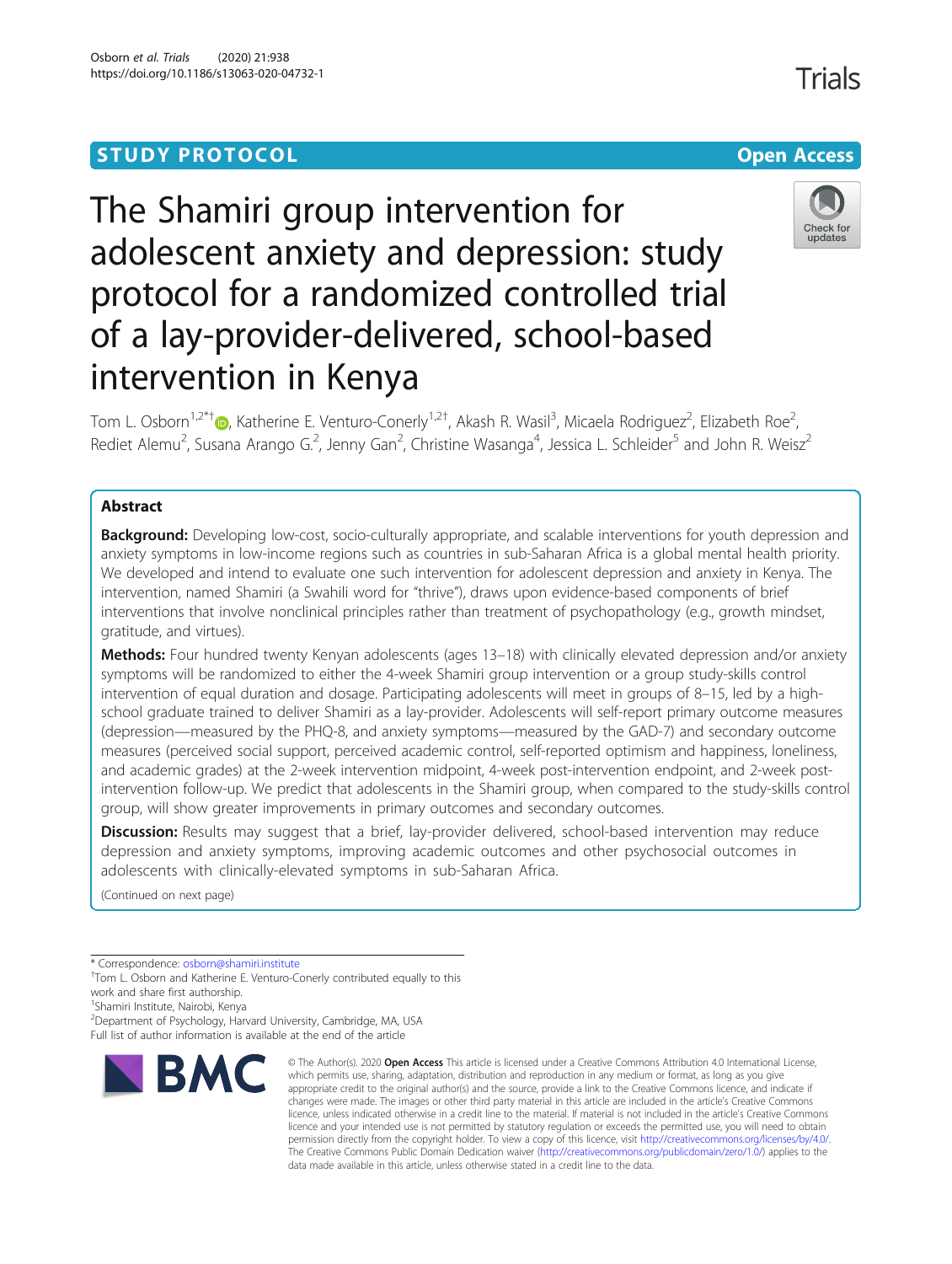(Continued from previous page)

Trial registration: Pan African Clinical Trials Registry [PACTR201906525818462.](https://pactr.samrc.ac.za/TrialDisplay.aspx?TrialID=8185) Registered on 12 June 2019. Keywords: Adolescents, Sub-Saharan Africa, Global mental health, Depression, Anxiety, Shamiri

# Background

Developing low-cost and scalable interventions for youth depression and anxiety in low-income regions such as countries in sub-Saharan Africa is presently a critical priority of global mental health research [\[1](#page-12-0)]. The need for such interventions is warranted because while the incidence of youth depression and anxiety is on the rise, less than half of youths with depression and anxiety symptoms receive needed care [\[2\]](#page-12-0). In low-income regions, the burden of youth depression and anxiety is further compounded by limited treatment options [\[3](#page-12-0)], social stigma that prevents help-seeking [\[4\]](#page-12-0), and government underinvestment in mental healthcare resources [[3](#page-12-0), [5](#page-12-0)]. In addition, the socioeconomic stress associated with poverty (i.e., exposure to violence, inadequate access to basic needs) makes individuals in low-income communities more susceptible to developing psychological disorders [[6\]](#page-12-0). As a majority of psychological disorders begin during adolescence and influence future life outcomes [\[3\]](#page-12-0), the need for accessible interventions for youths in sub-Saharan Africa cannot be overstated. Here, we detail a protocol for a randomized controlled trial of one such intervention with high-symptom youths in Kenya.

The limited attempts at developing interventions for youth depression and anxiety in sub-Saharan Africa have focused on high-risk youths and have been derived fully or partially from formal psychotherapy interventions for mental disorders [\[7](#page-12-0)]. These previous interventions have included elements of cognitive behavioral therapy [[8](#page-12-0), [9](#page-12-0)] or adaptations of Western protocols such as the interpersonal therapy for adolescents (IPT-A) [[10\]](#page-12-0). This approach to developing youth mental health interventions in low-income regions poses two major limitations: (1) proper delivery of interventions grounded on traditional cognitive-behavioral therapy procedures necessitates a need for rigorous training of lay-providers, which poses a barrier to dissemination and scalability, and (2) formal therapy procedures make reference to depression and anxiety, which limits help-seeking because of cultural stigma. Given the stigma associated with mental health problems in low-income countries [[4](#page-12-0), [11](#page-12-0), [12](#page-12-0)], interventions that use non-pathologizing and non-stigmatizing language may be especially useful. As such, interventions that can circumvent both rigorous provider training and cultural stigma might be particularly useful. One such intervention is the Shamiri ("thrive" in Swahili) group intervention for youth depression and anxiety that is delivered by lay-providers in school settings [[13](#page-12-0)].

The Shamiri intervention draws upon evidence-based components of brief scalable interventions that involve non-clinical psychological principles (rather than treatment of psychopathology). Specifically, Shamiri draws on previous research on brief single-component interventions that are sometimes called "wise interventions" [[14,](#page-12-0) [15\]](#page-12-0), some of which have been found to improve youth mental health outcomes [[16\]](#page-12-0). Wise interventions (WIs) are brief and require minimal training of layproviders. Furthermore, they emphasize overall human functioning rather than referring to mental health disorders. Thus, wise interventions may circumvent social stigma in a way that formal psychotherapy techniques do not [\[16](#page-12-0)]. The specific WI components of the Shamiri protocol are growth-mindset [[17](#page-12-0)–[19](#page-12-0)], gratitude [\[20](#page-12-0)], and value affirmations  $[21]$  $[21]$ . The Shamiri intervention has been trialed previously with Kenyan youths. In a randomized controlled trial of the group-based Shamiri with high-symptom youths in an urban slum  $(N = 51$ , ages 14–17), adolescents who met a clinical cut-off for depression and anxiety were randomized into either the Shamiri intervention or an active study-skills control group; those assigned to the intervention group showed improvements in youth depression and anxiety symptoms, academic performance, and perceived social support from friends [[13](#page-12-0)]. However, the trial was limited by a modest sample size and limited follow-up. Consequently, a replication of the Shamiri intervention with larger sample size is a logical next step.

This study has two primary objectives. The first is to evaluate an enhanced Shamiri group intervention—which incorporates student and stakeholder feedback from the previous Shamiri trial [\[13\]](#page-12-0)—for depression and anxiety for youths with elevated symptoms in Kenya. The Shamiri intervention aims to be low-cost, to be positively focused in order to circumvent stigma, and will rely on empirically supported principles that can be delivered in a lowresource community setting by lay-providers. The second objective is to conduct moderator and mediator analyses on study outcomes to identify for whom and under what circumstances the treatment works.

The present study's primary outcomes are youth depressive and anxiety symptoms. The secondary outcomes are social support, perceived control, gratitude, loneliness, emotional regulation, and academic outcomes. We predict that youths assigned to the Shamiri intervention will experience reductions in primary outcome measures and improvements in secondary outcomes measures when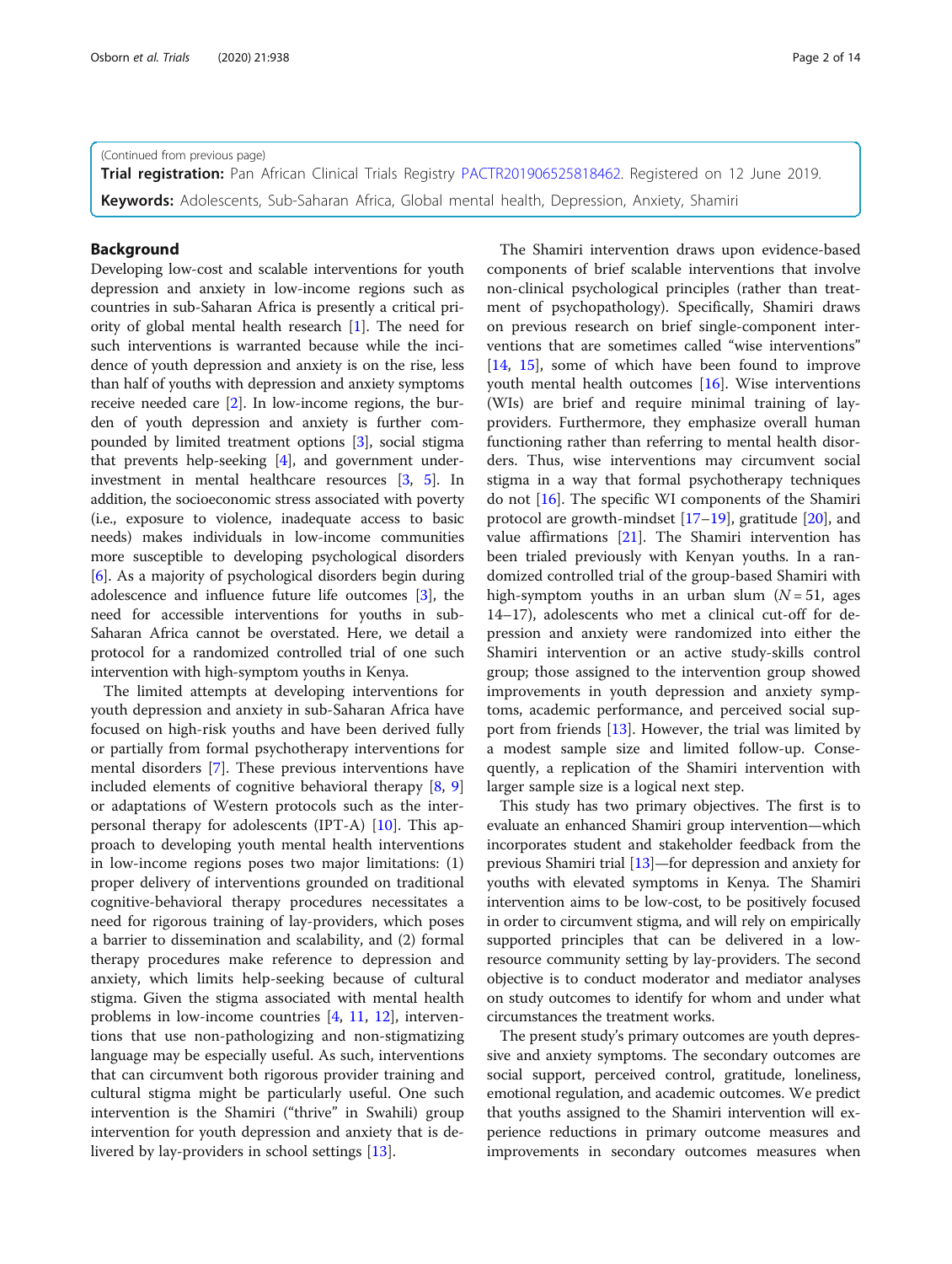compared to youths assigned to an active "study-skills" control group from baseline to post-intervention endpoint. We opted for an active study-skills control group because we wanted all participants to have an opportunity to benefit from participation [\[13\]](#page-12-0) and because a recent meta-analysis of youth psychotherapy indicated that active control conditions provide a more rigorous standard of comparison as opposed to passive controls such as a waitlist [\[22\]](#page-12-0). Including a control condition comparable in dose and intensity to the treatment condition also helped to ensure that any condition difference in study outcomes could be attributable to intervention content rather than differences in dose or intensity of the two study conditions.

# **Methods**

### Study design

#### Trial design

The trial is a randomized controlled trial with two arms: the Shamiri intervention and a study-skills control intervention. The intervention and control conditions are described in detail later and summarized in Table 1. Interventions will be delivered in schools to groups of 10–13 youths by high school graduates trained to be layproviders. Assessments will be administered at initial screening, 2-week midpoint, 4-week endpoint, and 2 weeks post endpoint. Academic performance data on grades and national exams will be collected for the school-term before, during, and after study participation. Any data required to support the protocol will be publicly available in an online repository [[https://doi.org/10.](https://doi.org/10.17605/OSF.IO/KTW25) [17605/OSF.IO/KTW25](https://doi.org/10.17605/OSF.IO/KTW25)] or upon request.

# Study setting

This study will take place in four secondary schools located in Nairobi and neighboring Kiambu Counties, Kenya. Nairobi County is one of 47 geographical counties that act as units of devolved government in Kenya, a low-income country in sub-Saharan Africa. Nairobi is a diverse city with a population of at least 3.2 million that is representative of the cultural and socioeconomic diversity in Kenya [[23\]](#page-12-0). Kiambu County, a county that is part of the former Central Province region, neighbors Nairobi County and has a population of at least 1.7 million [\[23\]](#page-12-0). The first author will draw a list of public secondary schools in Nairobi and Kiambu counties. Principals of the schools will be contacted with information about the study and asked to enlist their school to participate. From the pool of interested schools, four schools that have strong demographic, socioeconomic, and educational diversity will be selected. In particular, the selection will be done in such a manner that schools that are ranked as national secondary schools (which have a socio-economically diverse student body from all the regions in Kenya) and sub-county secondary schools (which are often resource-poor day single-sex or mixed secondary schools with student body from the local area) by the Ministry of Education, Science and Technology will be selected—more information on the diversity of secondary schools in Nairobi and Kiambu counties can be seen elsewhere [\[24](#page-12-0), [25](#page-12-0)]. In total, the final school sample will consist of an all-boys national boarding secondary school, an all-girls *national* boarding secondary school, an all-girls sub-county day secondary school, and a sub-county mixed-day secondary school. This diverse and generalizable sample of high-symptom youth in Kenya will also allow us to conduct robust moderator analyses that can allow us to identify for whom the Shamiri intervention works for.

As reported elsewhere [\[13](#page-12-0)], the Shamiri intervention was designed through close multicultural collaboration by experts from Kenyan and American institutions (the first author, for example, is a Kenyan citizen who went through the Kenyan public education system and brings firsthand experience of the same). Kenyan stakeholders (school administrators, students, and community members) were also extensively involved in the intervention development and adaptation process to ensure that the intervention was socio-culturally appropriate for the Kenyan context [[13](#page-12-0)]. Such multicultural collaboration is particularly necessary for global mental health research [[26](#page-12-0)].

# Procedures

#### Participant recruitment and screening

In all four participating schools, students in Form One, Form Two, and Form Three (and in smaller schools Form Four) will be notified about the study by the school principals and other administrators. All students

|  |  |  |  |  | <b>Table 1</b> Arms of the Shamiri randomized control trial |  |  |
|--|--|--|--|--|-------------------------------------------------------------|--|--|
|--|--|--|--|--|-------------------------------------------------------------|--|--|

| Study arm               | Content                                                                                                                                                                                                                                            | <b>Delivery</b>                                                                                                                           |
|-------------------------|----------------------------------------------------------------------------------------------------------------------------------------------------------------------------------------------------------------------------------------------------|-------------------------------------------------------------------------------------------------------------------------------------------|
| Shamiri<br>intervention | Consists of four sessions made up of three modules: growth-mindset<br>(two sessions), gratitude (one session), and virtues (one session).                                                                                                          | High school graduates trained as lay-provider ("group leader").<br>One group leader will be assigned to each group of 10-13<br>youths.    |
| Study-skills<br>control | Consists of four sessions with content that focus on study skills.<br>Specific modules will include note-taking, effective study strategies, tips<br>for time management, and the study cycle.<br>Equal dose and duration as Shamiri intervention. | High school graduates trained as lay-providers ("group<br>leader"). One group leader will be assigned to each group of<br>$10-13$ youths. |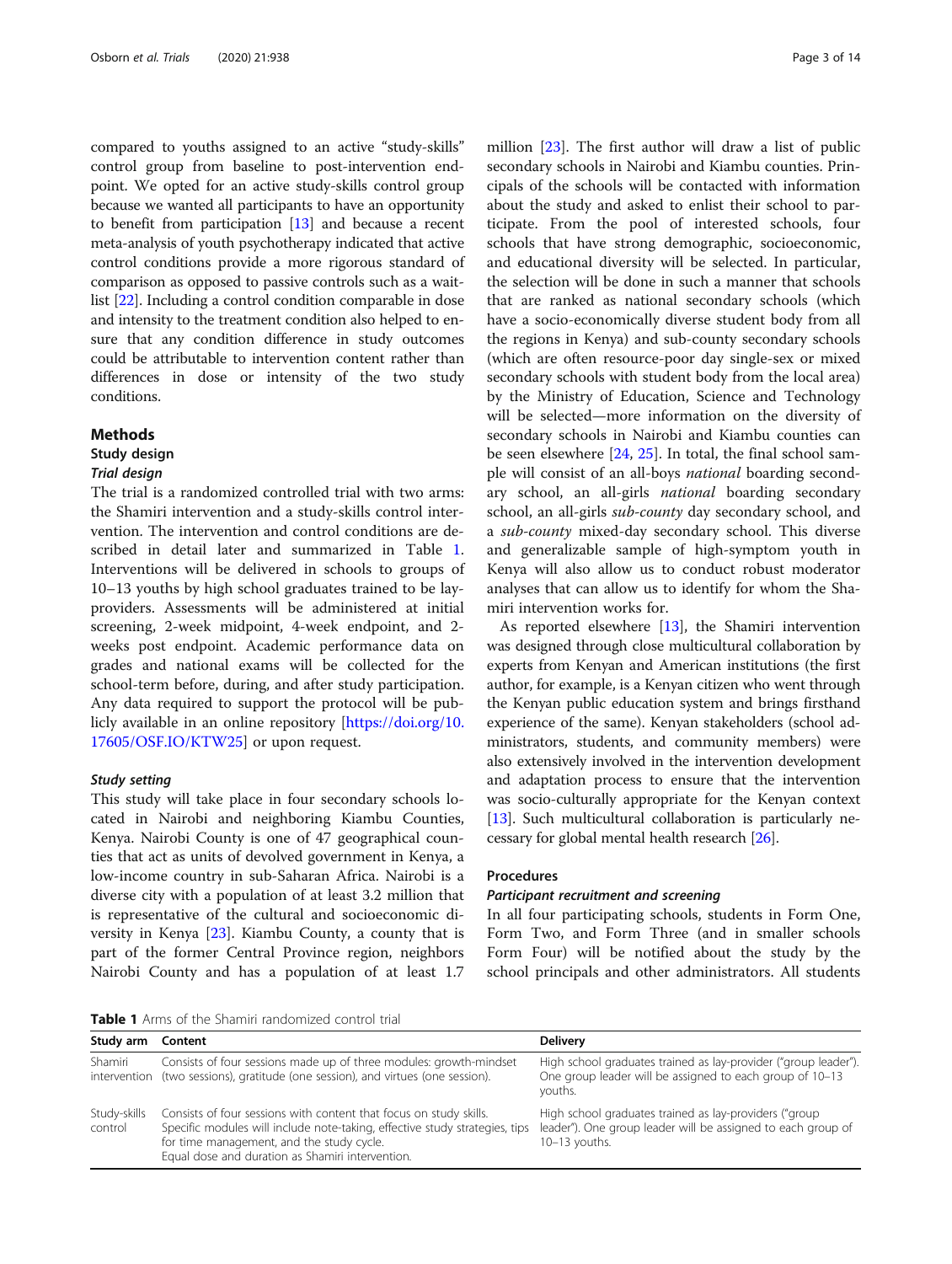aged between 13 and 18, inclusive, will be eligible for the study if they self-report either elevated depression symptoms or elevated anxiety symptoms—indexed by a score of 15 or higher on the Patient Health Questionnaire (PHQ)-8 (indicating moderate or severe depression) or a score of 10 or greater on the GAD-7 (indicating moderate or severe anxiety) [\[27](#page-12-0), [28](#page-12-0)]. No other exclusion criteria will be applied. Of eligible students, approximately 140–180 will be randomly selected at each school to participate in the study. See the "Randomization, treatment allocation, and blinding" section for more information on selection and randomization.

Students will complete a questionnaire battery to determine study eligibility. To control for ordering effects, scales in the questionnaires will be presented in different orders. Parental consent will be sought for all minor participants. As the schools in which we will be conducting study activities are boarding schools, many of the students will not have direct access to their parents [[24](#page-12-0), [25\]](#page-12-0). Additionally, because of the logistical difficulties of the study team obtaining written consent from parents who live in many different parts of the country—many quite distant from the schools and not readily accessible—the Ethics Review Committee at MUERC determined that school principals and other administrators would seek parental/guardian permission from parents of the students interested in the study using their locally available policies and resources—for example, a school in Nairobi county with students from all the geographical counties in Kenya may call or write parents/guardians—per MUERC guidelines. This process was used in the pilot study [[13](#page-12-0)] and has been used in multiple studies with Kenyan adolescents [\[24](#page-12-0), [25](#page-12-0), [29](#page-12-0)]. Only students for which parental permission will be obtained through this process will be allowed to participate in the study. School administrators will then gather these students in classrooms or school halls where they will meet the study team. Here, the study team will further inform them about the study and that their participation is voluntary and that they can opt out. After being provided with an opportunity to ask questions, they will provide informed consent if they wish to participate. Only participants for whom informed consent or informed assent and parental consent (in the case adolescent minors) is received will be allowed to participate. The study team and a school administrator will witness the process of obtaining informed consent. On the consent form, participants will be asked if they agree to the use of their data should they choose to withdraw from the trial. Participants will also be asked for permission for the research team to share relevant data with people from the Universities taking part in the research or from regulatory authorities, where relevant. This trial does not involve collecting biological specimens for storage. There is no anticipated harm for trial participation and there is no provision for post-trial care. See Fig. [1](#page-4-0) for a participant flowchart.

#### Randomization, treatment allocation, and blinding

Following baseline assessment and recruitment, youths who meet the inclusion criteria will be randomly allocated within each school to the Shamiri intervention or the study-skills control condition using a computerized random number generator in R Studio. We will use stratified randomization to ensure consistent baseline characteristics (age, form, and sex if mixed school) across groups. There will be no special criteria for discontinuing or modifying allocated interventions. Participants and group leaders will not be blinded to treatment allocation. However, they will not be informed of study hypotheses. To control for possible contamination, the study will be presented to all eligible students as a Wellness and Academic Functioning Program that was intended to improve both academic functioning and wellness. Both conditions will also be of equal duration and will require similar efforts, and group leaders will be instructed to collect study materials at the end of each session (to prevent students from noticing differences in their program materials and learning from others' materials during the study).

#### Group leader selection and training

Both the Shamiri and study-skills groups will be led by trained group leaders who will serve as lay-providers. To qualify as a group leader, an individual must be a Kenyan high school graduate between the ages of 17 and 26, inclusive, and he or she must live in the local community in and around Nairobi. While most group leaders will be either planning to matriculate or already attending a local university in Nairobi, neither college admittance nor attendance is a requirement for consideration. The above group leader characteristics are important for the successful implementation of this protocol for several reasons: (1) Local group leaders' understanding of the culture, language, and local customs in schools make them better-positioned to deliver the intervention than outsiders. (2) Group leaders who are closer in age to the youths in the program may be better positioned than older adults to connect with youths—this is because Kenyan cultural norms around age relations dictate that youths should primarily listen rather than speak in the company of adults. (3) Lastly, this model is potentially scalable: given that the mean age in Kenya is 19, there is a large pool of youths aged 17–25 from which group leaders could be selected—median age is 19 [\[30\]](#page-12-0).

We will recruit group leaders through advertisements in high school graduate platforms on various media such as WhatsApp and Facebook. We will also recruit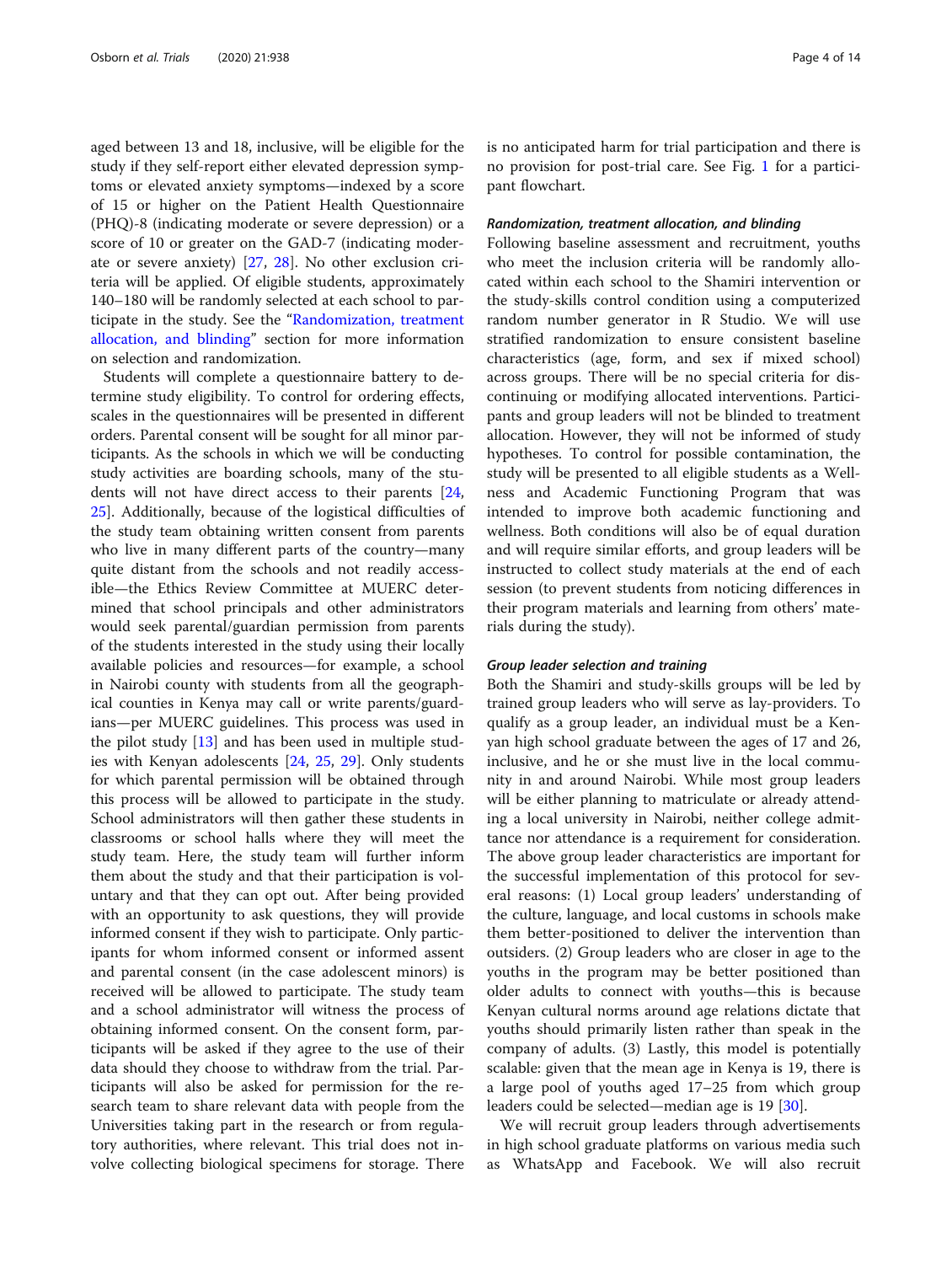through local universities and organizations in Kenya that work with high school graduates. All interested group leaders will be offered an opportunity to express their interest via a brief online form. Group leaders who meet the above-specified criteria will be invited for a 25 min interview with members of the study team. This interview will assess past teaching experiences, interest in the project, familiarity with mental health and wellness issues, and interpersonal facilitation skills. Chosen group leaders will then be contacted via email and phone and invited to a mandatory 10-h training. Due to funding constraints, we intend to recruit 12 group leaders. All group leaders will be compensated \$150 plus

the cost of transportation for the entire duration of the study.

The group leader training, which will be conducted by members of the research team, will begin with 4 h of general communication and group leadership skills such as active listening, noting connections between group members, handling conflicts within the groups, and referring students in need to appropriate school officials if necessary. Group leaders will then be trained didactically in the specific content of each week of the interventions. All group leaders will receive detailed and structured outlines of the content of each intervention and control session. The outlines will include sample wording for

<span id="page-4-0"></span>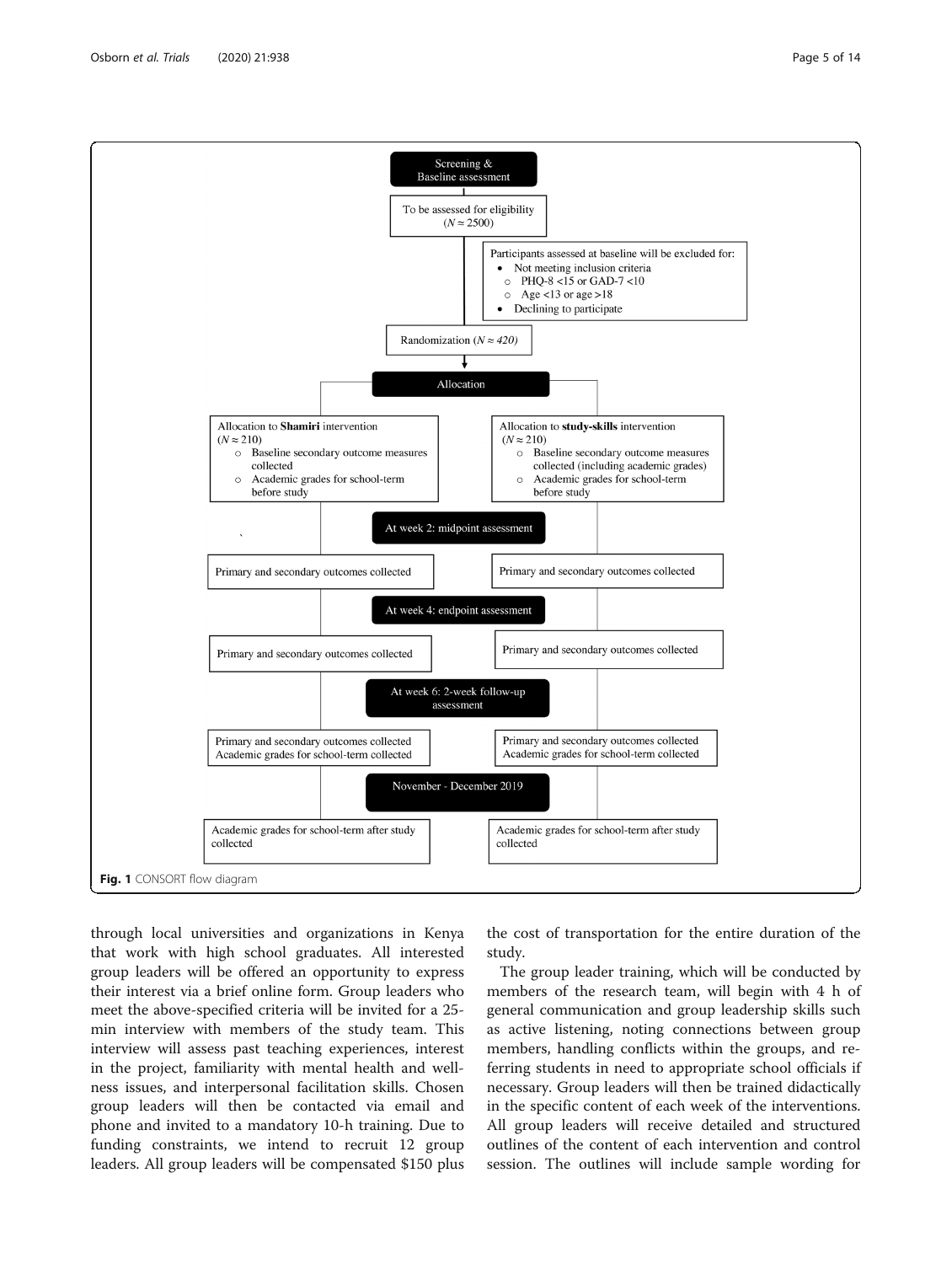the group leaders. The last six of the 10 h of training will consist of role-plays in which the leaders practice leading groups in portions of the protocol. Following the roleplays, leaders receive feedback from their fellow group leaders and from the study team. The leaders are then asked in the full group setting to reflect on their experiences and learnings from the role-plays. A detailed protocol for the recruitment and training of group leaders is available elsewhere [\[30\]](#page-12-0).

Upon completion of training, group leaders will be randomly assigned to lead either Shamiri intervention or control groups. Given that we will have about 48 groups of up to 15 youths in the entire study, group leaders will be randomly assigned to either the intervention or control condition at each school. That is, the randomization process will be repeated for each distinct school. For instance, one group leader might lead a study-skills control group in School A but a Shamiri intervention group in School B. This randomization should allow us to account for group leader differences in competence and leadership style. However, group leaders will be instructed to strictly follow the protocol manual for the condition that they will be leading and not use content from the other condition during their sessions. Student composition in the groups will reflect the composition of the school. In a single-sex school, all groups will be single-sex.

# Intervention arms

# Shamiri intervention

The Shamiri intervention consists of three modules: a growth-mindset module [[17,](#page-12-0) [19,](#page-12-0) [31\]](#page-12-0) lasting two sessions, a gratitude module [\[20](#page-12-0)] lasting one session, and a virtues module based on value affirmations [[21,](#page-12-0) [32](#page-12-0)] lasting one session. More detailed information on these sessions is provided below.

Growth-mindset interventions Growth-mindset interventions target implicit theories about the ability of human attributes to evolve over time. As such, growthmindset interventions challenge the belief that personality traits and intelligence are fixed and unchangeable. These interventions are designed to strengthen individuals' beliefs in the malleability of such characteristics [[19,](#page-12-0) [33](#page-12-0)]. Meta-analyses of growth mindset interventions have shown robust improvements in academic achievement, particularly among low-income students [\[34](#page-12-0)].

Gratitude interventions Research on trait gratitude suggests that grateful people exhibit more positive states and outcomes than non-grateful people. Gratitude interventions teach individuals to be more aware of and thankful for the positive people and things in their lives, regardless of whether they are tangible or not [[20](#page-12-0)].

Value affirmations interventions Value affirmation interventions invite people to reflect on specific values that are most important to them. This self-reflection can improve people's coping skills by reestablishing an awareness of personal worth and integrity [\[21](#page-12-0), [32](#page-12-0)]. Due to differences in language and vocabulary, the discussion of values will be presented to Kenyan youths as "virtues."

### Structure of intervention sessions

The intervention consists of four intervention sessions, which are each 1-h long and 1 week apart. All of the sessions include reading activities, group discussions, and writing activities. Homework exercises are assigned between sessions. In sessions one and two, participants learn about growth, neuroplasticity, and work to build their growth-mindsets. In sessions three and four, participants learn about gratitude and value affirmations respectively.

Session one: growth In session one, the group leader begins with group introductions and an ice-breaker activity. Then, the group leader provides a didactic introduction to growth and personal improvement in different areas—social, academic, and emotional—and their benefits. Participants then read an article and watch a short video that explains neuroplasticity: a phenomenon whereby the brain grows and makes new connections as a result of learning and practicing new skills. Both the article and video script are available in [supplementary materials;](#page-11-0) the video is available upon request and online. Next, the participants read three growth testimonials from local Kenyan peers and a growth testimonial from their own group leader (see [supplementary materials\)](#page-11-0). Testimonials focus on personal growth in a plethora of domains (e.g., school performance, personality, happiness, relationships). Participants then have a discussion about the testimonials. To conclude the first session, participants are assigned a take-home activity in which they identify a challenge they faced, describe how they used effortful strategies to deal with the challenge, and reflect on how they grew as a result of the challenge.

Session two: growth In session two, participants begin by discussing their take-home activity. They then brainstorm and discuss effective strategies that they can use to apply the lessons of growth-mindset in their own lives. Next, the group leader will moderate a discussion about problem-solving skills modeled off of the problem-solving STEPS module [\[35](#page-12-0)]. Afterward, participants are instructed to write a letter to a friend in which they explain the concepts that they have learned thus far—including neuroplasticity, growth-mindset, effective strategies, and problem-solving skills—in their own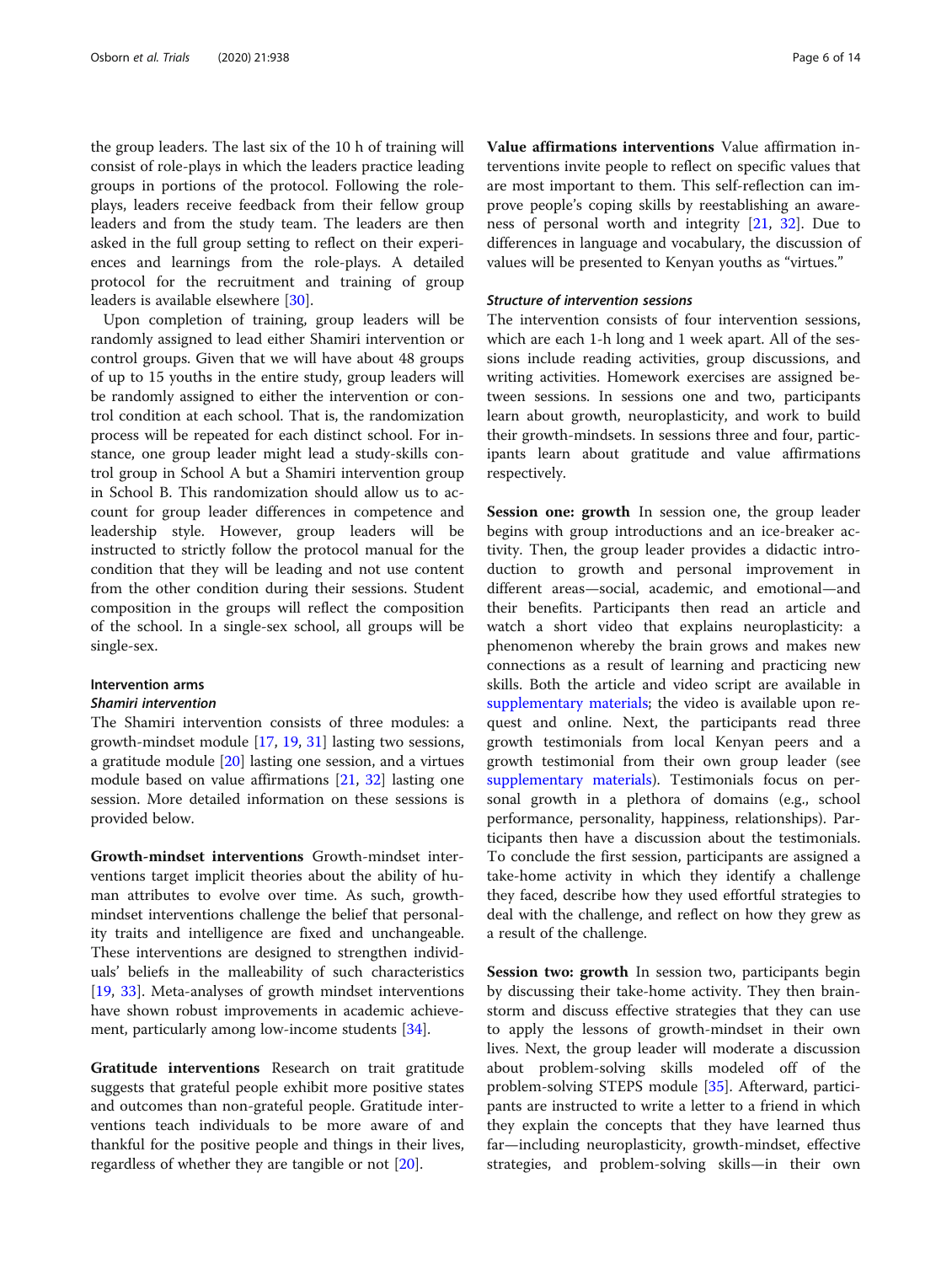words. The group leader is instructed to do all of the same activities themselves while the participants do them. Lastly, participants are assigned a take-home activity in which they think of one problem that currently affects them and brainstorm solutions modeled off the problem-solving skills learned in the session. They are encouraged to try one or more of these solutions during the week.

Session three: gratitude In session three, students learn about gratitude. The group leader opens the session with a didactic introduction to gratitude and its various benefits. The participants then discuss gratitude and identify people and things for which they are grateful. After this, participants write a "gratitude letter" [\[36](#page-12-0)] to a living person who has changed their life for the better. For homework, participants are instructed to complete a daily "three good things" activity during the following week [[37\]](#page-12-0). In this activity, participants identify and write three good things that happened each day and write a short reflection for each.

Session four: virtues In session four, students learn about virtues and their importance in everyday life. While the activities in this section are based on empirically-tested value affirmations exercises, the discussion of values will be presented to Kenyan students as "virtues" due to differences in language and vocabulary. The group leader opens the session with a didactic introduction to what virtues are. The group then enters a discussion about virtues, noting why they are important in guiding daily behavior and helping us find purpose in our lives. Students are then asked to select from a long list several virtues that are meaningful to them. Next, students select the one particular virtue that they feel is most important to them and describe, in writing, why this virtue is important, a time when they have lived up to that virtue, and how they can live in better accord with this virtue in the future  $[21]$  $[21]$ . There is no takehome activity following this fourth and last session. At this point, participants are allowed to keep the Shamiri booklet, which contains all the lessons and exercises from the four sessions for both the Shamiri intervention and the control. Session four also last for 40 min to allow students ample time to complete endpoint assessment.

#### Study-skills control

Using a study skills control group both presents participants with an opportunity to benefit from participation and provides a more rigorous standard of comparison than passive controls [[22\]](#page-12-0).

The control condition consists of four modules: a note-taking module lasting one session, an effectivestudy-strategies module lasting one session, a time management module lasting one session, and a study cycle module lasting one session. All these modules were developed specifically for a pilot trial of the Shamiri intervention [[13\]](#page-12-0). More information on these sessions is provided below:

Note-taking: Developing effective note-taking skills may help students improve their academic performance. The session will cover what the study team will present as the 5Rs of note-taking: Record, Reduce, Recite, Reflect, and Review (see online [supplementary materials](#page-11-0) for more information).

Effective study strategies: Effective study strategies may help students understand what they are learning and how they can optimize their time spent studying. The session will cover 10 effective study strategies compiled by the study team, including "have a study plan," "don't cram all studying into one session," and "start with the most difficult subject" (see online [supplementary](#page-11-0) [materials](#page-11-0) for more information).

Time management: Time management skills may help people become more productive and improve academic performance. This session will cover four steps that may help people manage time more effectively: organizing time, assessing time, setting priorities, and scheduling time (see online [supplementary materials](#page-11-0) for more information).

The study cycle: The study cycle is a 5-step approach to learning that may help students' academic performances by reinforcing new content and making them feel more confident. This session will cover the 5 steps of the study cycle: preview, attend, review, study, and assess (see online [supplementary materials](#page-11-0) for more information).

### Structure of the control sessions

To control for non-specific aspects of the intervention, the study skills control group (developed for the present study) will mirror the structure of the Shamiri intervention. Each condition contains the same number of exercises and group discussions, within-session activities are similar in format (e.g., reading, writing, and discussion activities), and between-session take-home assignments require similar effort.

As detailed, the study skills control consists of four sessions, which are each one-hour long and 1 week apart. Take-home assignments are also assigned between sessions.

Session one: note-taking During session one, group leaders will offer a didactic introduction to the 5Rs of note-taking. Then, participants will complete an exercise to practice the new note-taking method: They will read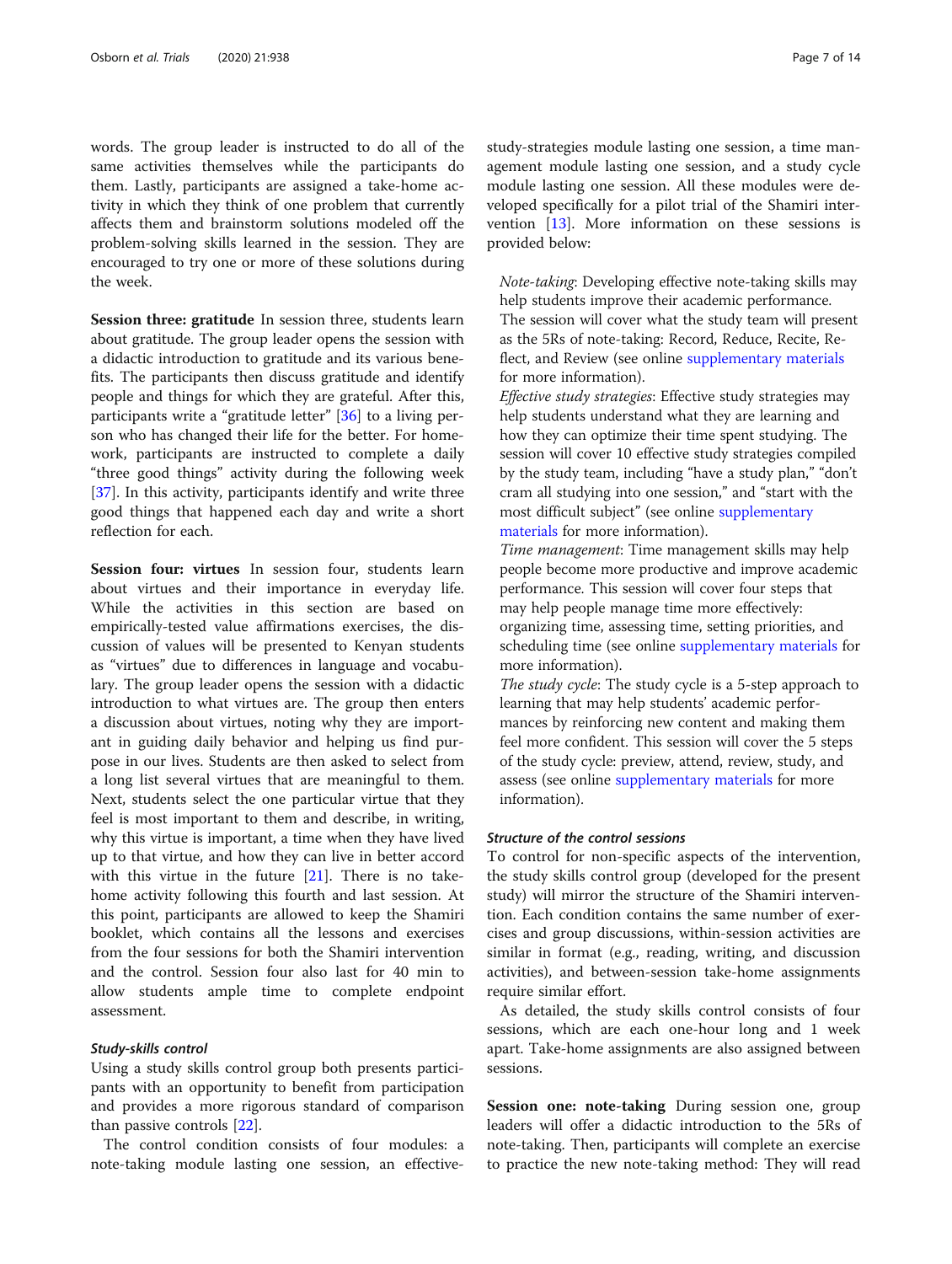a short article about climate change and take notes using the 5Rs strategy they just learned. For homework, participants will be asked to complete three tasks: they will (1) identify one particular class during which they used the 5Rs of note-taking, (2) describe how they used the 5Rs to take notes, and (3) reflect on whether their learning improved as a result of using the new note-taking strategy.

Session two: effective study strategies To begin session two, participants will reflect on the homework in a group discussion (e.g., What was rewarding or challenging about using the 5Rs? Do you plan to use them in the future?). Then, group leaders will introduce ten effective study strategies. Participants will be asked to discuss these ten strategies, examples of when they have used them, and other strategies that have worked for them. For homework, participants will be asked to complete three tasks: they will (1) identify a specific academic challenge they face over the course of the following week, (2) employ one strategy from the ten discussed in this session to address the challenge, and (3) reflect on whether their learning improved as a result of using the new strategy.

Session three: time management To begin session three, participants will reflect on their homework assignment in a group discussion (e.g., Which strategies worked for you? Which ones did not? Why? What strategies might you use in the future?). Then, group leaders will introduce the concept of time management and lead a discussion about the four steps to improving it as a skill. For homework, participants will be asked to track and write down how they spend their time on activities like schoolwork, sleeping, and eating. This homework is intended to help participants understand how they are actually spending their time each day.

Session four: the study cycle To begin session four, participants will reflect on their homework assignment in a group discussion. Group leaders will ask if anybody is willing to share their time management worksheet and discuss with the group. Then, group leaders will introduce the five-step study cycle and discuss it with the students. Finally, group leaders will lead a discussion about how participants can continue practicing skills they have learned from all the sessions in the future. There is no take-home activity following this fourth and last session. At this point, participants are allowed to keep the Shamiri booklet, which contains all the lessons and exercises from the four sessions of the study-skills sessions. Session four also lasted for 40 min to allow students ample time to complete endpoint assessment.

#### Intervention fidelity

We will assess intervention fidelity—including group leader adherence to protocol manual and group leader competence in delivering the Shamiri and study-skills interventions—using a fidelity rubric (see Table 2) developed by the study team. In this rubric, sessions are broken down into small 5–10-min chunks that reflect the activities which are outlined in the protocol manual. Raters will listen to and rate these chunks. They will code group leader adherence to protocol manual (i.e., whether a group a leader followed manual and delivered required content classified as  $0 = no$ ,  $1 = yes$ ) and group leader competence (i.e., effectiveness in communicating concepts and skillfulness of delivery, rated from 1 = notcompetent to  $5 = \text{very competent}$ . Ten percent of the total sessions will be assessed for fidelity.

Raters  $(N = 2)$  will be recruited from psychology or social science departments at local universities in Nairobi. The raters will be blind to study purposes. They will first undergo a series of trainings led by the first author, including a didactic training on the protocol manuals of the Shamiri and study-skills groups, a training of the fidelity rubric, and training on the 5–10-min chunks. The raters will then listen to a randomly selected sample from each of the conditions, and rate them independently. After this, the raters will work with a member of the study team and walk through their ratings. Next, the raters will grade a randomly selected 10% of the audiorecordings of the Shamiri and study-skills sessions.

#### Measures

#### Primary outcome measures

Patient Health Questionnaire-8 We will use the 8 item version of the Patient Health Questionnaire-9, the Patient Health Questionnaire-8, to assess youth depression symptoms. PHQ-8 scores are highly correlated with PHQ-9 scores, and the same cutoffs can be used to assess depression severity [[27,](#page-12-0) [38](#page-12-0)]. The PHQ has previously been used with both Kenyan adolescents [[25\]](#page-12-0) and adults [\[39](#page-12-0), [40\]](#page-12-0).

#### Table 2 Intervention fidelity rubric

The group leader followed the study protocol and delivered the required content

The group leader adhered to the specifications around the content delivered (i.e., handed out necessary articles/materials, facilitated discussion)

In your opinion, how thoroughly did the group leader deliver the required content

In your opinion, how skillfully did the group leader deliver the required content

In your opinion, did the group leader deliver the required content in a clear and accessible manner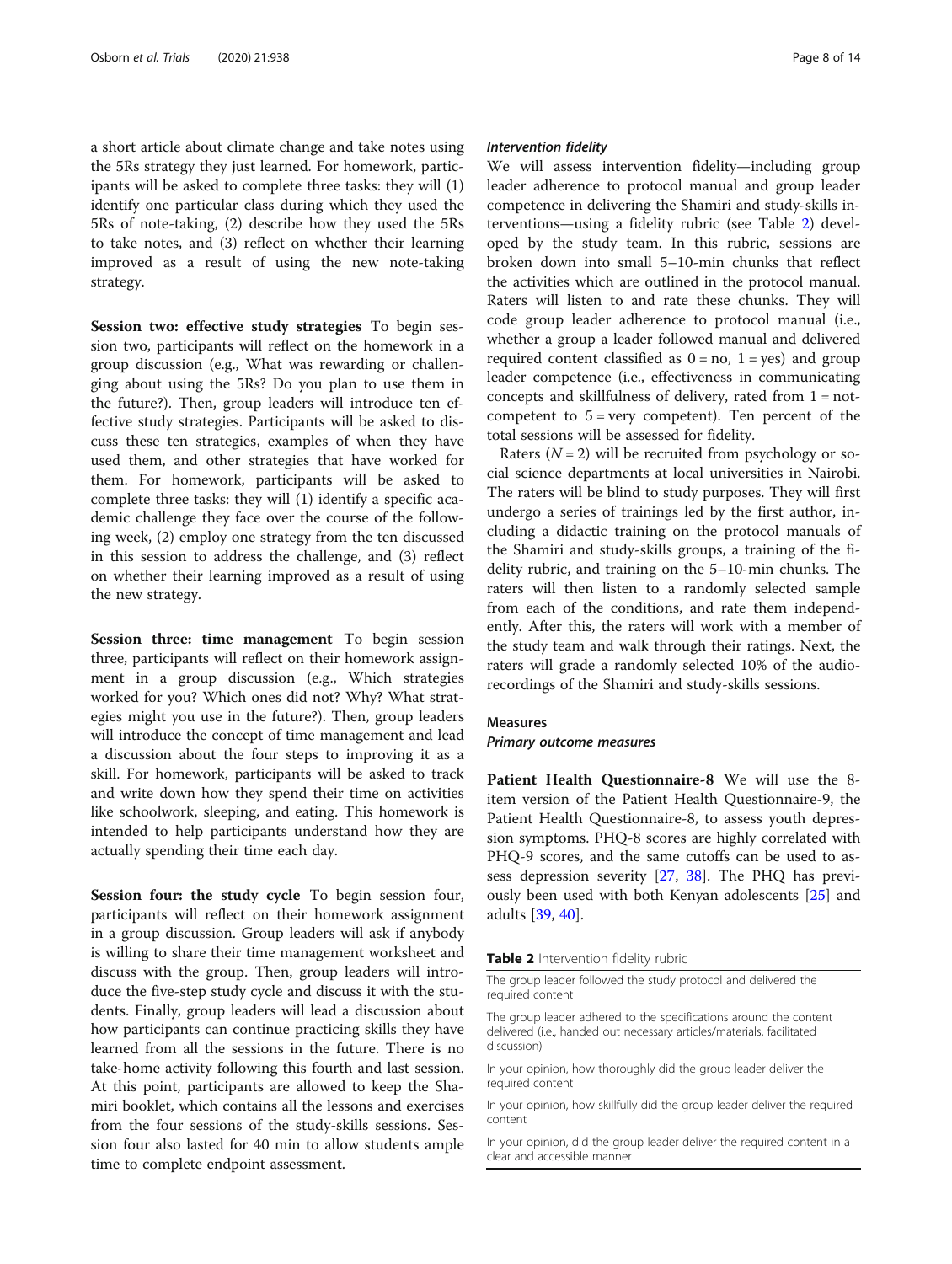Generalized Anxiety Disorder Screener-7 The Generalized Anxiety Disorder Screener-7 (GAD-7) [[28\]](#page-12-0) is used globally to screen for generalized anxiety disorder in adolescents and adults. The GAD-7 has previously been used with both Kenyan adolescents [\[25](#page-12-0)] and adults [[39](#page-12-0), [40](#page-12-0)].

# Secondary outcome measures Academic performance

Average term grade Academic grades of the participants will be collected for three school-terms: the school-term before the intervention (January to April 2019), the school-term during the intervention (May to August 2019), and the school-term after the intervention (September to November 2019). To determine students' average term grade, we will calculate a mean term grade from their grades in all the subjects in which they will be enrolled. Although subject enrollment varies across different schools, students are typically expected to enroll in between 6 and 12 subjects. In order to compare students' grades across different grade levels, academic subjects, and schools, we will convert the academic grades to standard scores ( $M = 60$ ,  $SD = 10$ , chosen arbitrarily and used in rescaling); this standardization was piloted in our pilot RCT of this intervention [\[13\]](#page-12-0).

Science and math score We will calculate a science and math score for each of the three semesters for which academic grades will be collected. The score will be calculated as the mean grade of the math, biology, chemistry, and physics grades. As with the average term grade, we will convert these grades to standard scores with  $M = 60$ ,  $SD = 10$  used in rescaling.

Humanities and languages score We will calculate a humanities and languages score for each of the three semesters for which academic grades will be collected. The score will be calculated as the mean grade of the English, Kiswahili, history, geography, and religious studies grades. As with the average term grade, we will convert these grades to standard scores with  $M = 60$ ,  $SD = 10$ used in rescaling.

Self-reported perceived academic performance We will ask students to self-report on how they perceive their academic performance. This will be a one-item instrument that will ask them to self-report their perceived academic performance on a 5-point Likert scale from not satisfactory to excellent. The item has been used in a previous study with Kenyan university students [\[41](#page-12-0)].

Kenya Certificate of Primary Education (KCPE) scores The KCPE is a national examination that all students take at the end of 8 years of primary school and determine admission to secondary school [\[24,](#page-12-0) [25](#page-12-0)]. KCPE scores will be collected for all participants, not as an outcome measure, but as a potential moderator of changes in academic performance outcomes.

#### Multidimensional Scale of Perceived Social Support

The Multidimensional Scale of Perceived Social Support, MSPSS [[42\]](#page-12-0), is designed to measure satisfaction with social support. It consists of three subscales: the "friends" subscale (which measures support from friends), the "family" subscale (which measures support from family), and the significant others subscale (which measures support from significant others). The MSPSS has previously demonstrated adequate internal consistency in Kenyan adolescents [\[25](#page-12-0)].

# Perceived Control Scale for children

The Perceived Control Scale, PCS [\[43](#page-12-0)], includes 24 items related to beliefs about personal control, or the belief that, through effort, one can obtain desired outcomes and avoid undesired outcomes. Example items include "I can make friends with other kids if I really try" and "I cannot stay out of trouble no matter how hard I try." The PCS has previously demonstrated adequate internal consistency among Kenyan adolescents [[25\]](#page-12-0). We will use the social control and academic control subscales as secondary outcome measures.

#### The Gratitude Questionnaire

The Gratitude Questionnaire (GQ-6) is a six-item questionnaire that measures grateful disposition—the tendency to experience and act with gratitude in everyday life [[44\]](#page-13-0). The GQ-6 has been shown to have strong psychometric properties among North American youths though a previous attempt to use the GQ-6 with Kenyan youths demonstrated weak internal consistency [[25\]](#page-12-0).

# The EPOCH Measure of Adolescent Well-Being

The EPOCH Measure of Adolescent Well-Being assesses positive psychological characteristics that might foster well-being, physical health, and other positive outcomes in adulthood. While the EPOCH has been validated with adolescents in Australia and the USA [[45\]](#page-13-0), it has yet to be used with adolescents in Kenya and other sub-Saharan African countries to the best of our knowledge. We will use the Optimism and Happiness subscales of the EPOCH.

# UCLA Loneliness Scale – shortened version

The UCLA Loneliness Scale is a widely validated tool for measuring trait loneliness. Participants rate their responses to statements such as "I feel isolated from others" and "people are around me but not with me" on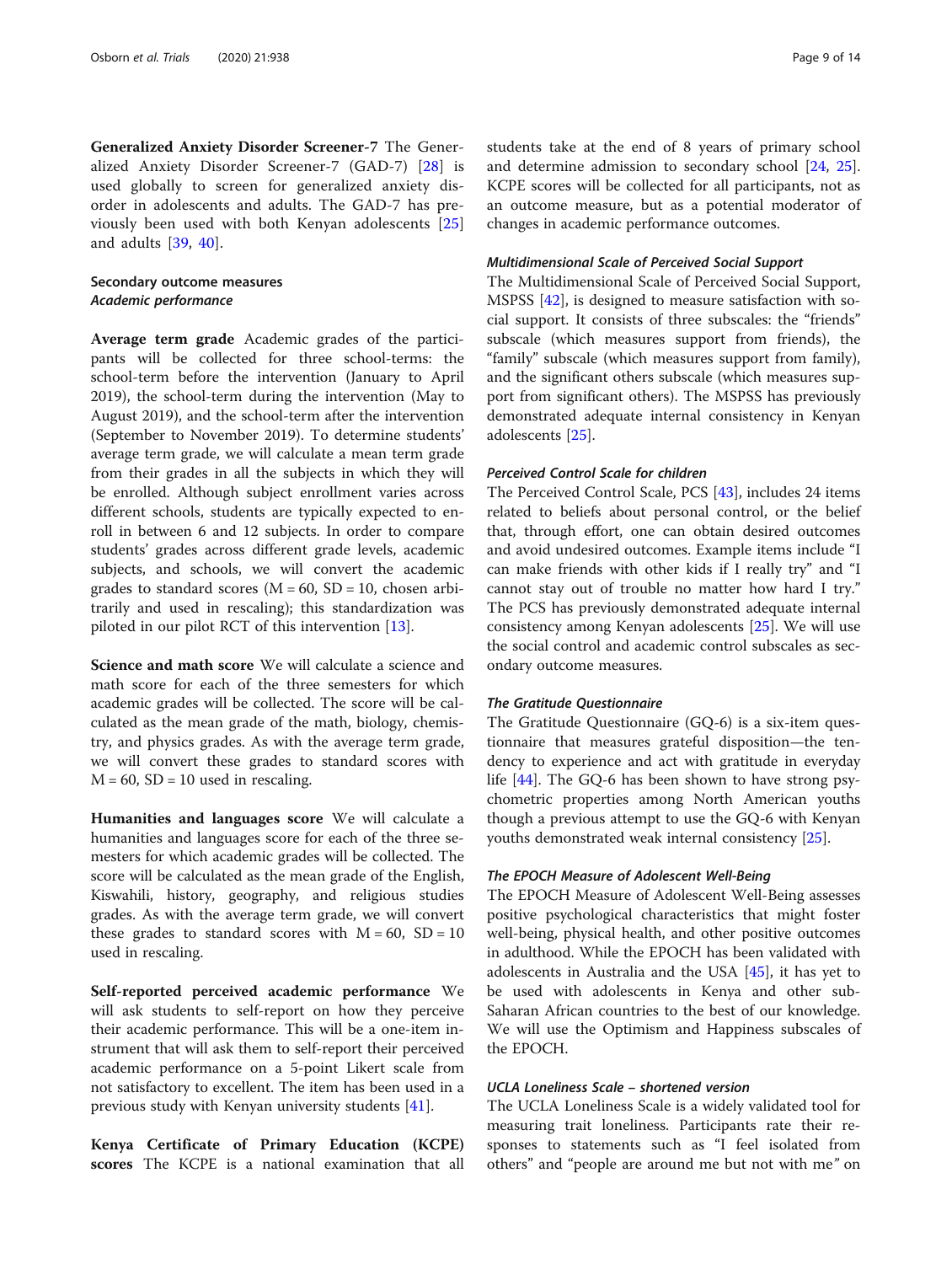a 4-point Likert scale. The third and newest edition of the UCLA Loneliness Scale has demonstrated high reliability, construct validity, and discriminant validity [\[46](#page-13-0)]. We will use a shortened version of the scale (8-item) of the UCLA Loneliness Scale, which shows similar validity and reliability to the standard 20-item scale [\[46\]](#page-13-0). To the best of our knowledge, it has yet to be used with adolescents in Kenya.

# Program feedback scale

A feedback scale will be used to collect acceptability and feasibility data from participants. The youths will be asked questions about whether they found the program useful, whether they understood the contents of the program, whether they would recommend the program to a friend, which were the most and least helpful elements of the program, and how they would rate their overall experience. They will also have the option to recommend changes to improve the program for future participants. This scale was developed specifically for this study; however, several items were drawn from prior research [[13,](#page-12-0) [47](#page-13-0)]. The scale is available in Table 3.

#### Timeline for study and data collection

Participant recruitment will begin in mid-to-late June 2019. The intervention will begin in mid-to-late June 2019 and end in mid-August 2019. Data collection will end in December 2019, once final follow-up measures are collected. We intend to report results by the end of 2020. Upon termination of data collection and publication of results, we will make study data publicly

Table 3 Program feedback scale. Items rated on a 1 ("strongly disagree") to 5 ("strongly agree") scale unless otherwise specified

I enjoyed/liked participating in the program

The program as a whole was helpful

The material in this program was easy to understand

The homework activities were helpful

I liked my group leader

My group leader was helpful

I agree with this program's message

What lesson did you find most useful?

If in Shamiri intervention group, options are A) growth-mindset, B) gratitude, V) virtues, and if in study-skills control group, options are A) notetaking, B) effective reading strategies, C) tips for time management, D) study cycle

What lesson did you find least useful?

If in Shamiri intervention group, options are A) growth-mindset, B) gratitude, V) virtues, and if in study-skills control group, options are A) notetaking, B) effective reading strategies, C) tips for time management, D) study cycle

What was your favorite thing about the program? (free response)

What do you think we can change to improve the program? (free response)

accessible at this link [[https://doi.org/10.17605/OSF.IO/](https://doi.org/10.17605/OSF.IO/KTW25) [KTW25\]](https://doi.org/10.17605/OSF.IO/KTW25). To protect participant confidentiality, we will not provide identifiable data.

# Data analysis plan

## Sample size and statistical power

Optimal Design (OD) [\[48](#page-13-0)], a statistical simulation program for estimating power and sample size for multi-level models, was used to estimate sample size. Based on a pilot study of the Shamiri intervention [\[13](#page-12-0)] which revealed an effect size of  $d = 0.32$  for depression and an effect size of  $d = 0.54$  for anxiety, we calculated the sample size necessary to detect an effect of  $d = 0.3$  using an alpha value of  $p = 0.05$  and a power of 0.80, accounting for the repeated measures design with five measurement points by specifying settings on OD, and without consideration of covariates or clustering. Using these parameters, at least 200 participants are required per group for a total of at least 400 participants; we aimed to enroll 420 participants. Assuming that 30% of willing students at recruited schools will be eligible to participate in the study—based on previous assessment wherein 30% of youths in 5 participating secondary schools in Kenya showed elevated symptoms of depression and anxiety [\[13](#page-12-0)] and projecting that up to 10% of students may discontinue from beginning to midway through the intervention—based on a conservative estimate from the drop-out rates of Osborn et al. [\[13](#page-12-0)], at least 1500 youths are needed for baseline screening to realize the minimum sample size. Given the participation of 4 Kenyan secondary schools in the present study with 3200 students enrolled, this sample size is believed to be feasible [\[13](#page-12-0)].

#### Interim analyses and stopping guidelines

We do not anticipate problems that are detrimental to the participants during the course of the RCT and subsequent follow-up data collection; as such, we do not have stopping guidelines and do not intend to conduct interim analyses until follow-up data collection is completed.

# Data description: nesting, missingness, and imputation

There will be four levels of clustering in our data: school (level 4), group-leader (level 3), groups (level 2), and participant (level 1) with repeated measures being the individual observations at the multiple timepoints (level 0). Group leaders and schools will be cross-classified in an unstructured manner as group leaders will be able to lead groups in multiple schools. Groups will be strictly nested within group leaders as participants will be within groups (structured cross-classification). Missing item (measurement) and subject-level data will be imputed twenty times using Fully Conditional Specification (FCS), implemented using the multivariate imputation by chained equations (mice) algorithm in R as described by Buuren and Groothuis-Oudshoorn [[49](#page-13-0)].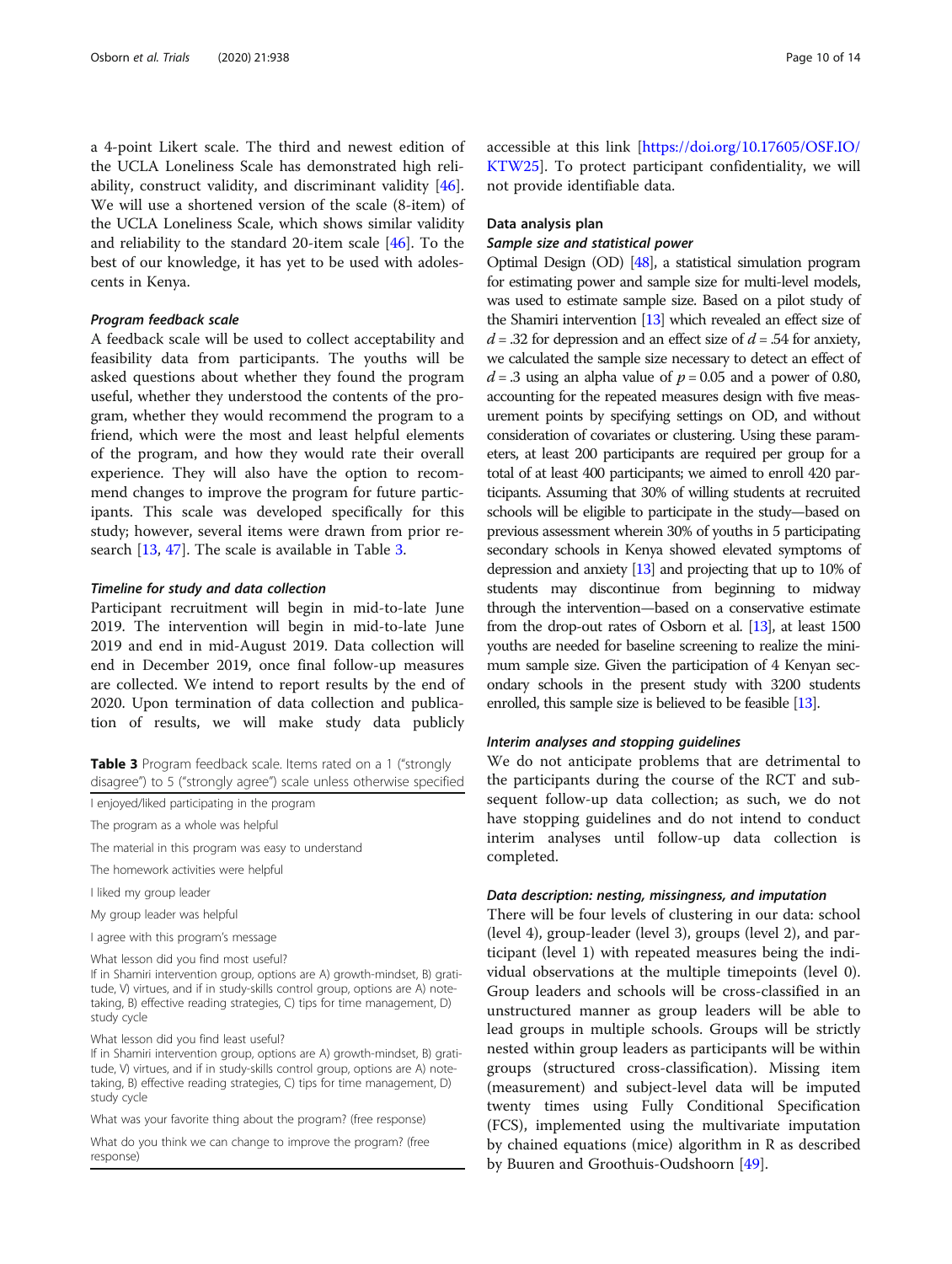# Analysis of primary and secondary study outcomes

Outcome measures will need to demonstrate internal consistency with Kenyan youths as indexed by a Cronbach's alpha of at least 0.70 [\[50](#page-13-0)] to be considered for further analyses.

Our analyses will follow an intent-to-treat approach, including all participants initially randomized to an intervention condition. We will run a linear mixedeffects model comparing intervention and control groups on each primary and secondary outcome. Models will be organized to reflect the hierarchical structure of the data described earlier with crossed random effects for schools and group leaders and strict hierarchical nesting for observations in participants, participants in groups, and groups in group leaders. All models will include a random intercept that will allow for individual variation at baseline. We will include a random slope that will allow for individual variation in outcome change rates; however, should this result in overfitting (i.e., random effects structure becoming too complex to be supported by the data), we will remove the random slope to allow for more parsimonious models. Time, intervention condition, and their interaction will be included in all models. Covariates will include age (in years) and sex. Age will be included because older adolescents are reported to face increased psychosocial stress, which may exacerbate depressive and anxiety symptoms [\[25](#page-12-0), [51\]](#page-13-0). Sex will be included because sex differences in internalizing problems have been documented in Kenyan adolescents [\[24](#page-12-0), [25](#page-12-0), [29,](#page-12-0) [52\]](#page-13-0). We will build two models, one which will include schools a random slope thus allowing for variation in outcome change rates by school, and another with school as a covariate because students in resource-poor schools in Kenya have reported higher anxiety symptoms than students in schools with more resources [[25\]](#page-12-0). We will use Akaike Information Criterion (AIC) to determine which of the two models will be a better fit for the data. Significant ( $p < .05$ ) condition  $\times$  time interactions in predicted directions will indicate that the intervention condition produced more rapid improvements in outcomes across the full study period (baseline to 4 week endpoint), as compared to the control.

We will calculate effect sizes (ESs) for total pre- to post-intervention change in depressive symptoms (the primary study outcome) using differences in means; these ESs will compare mean gain scores (Cohen's d) reflecting changes in each outcome from baseline to post-treatment for youths in the Shamiri intervention versus study skills control intervention. Statistically significant, positive Cohen's  $d$  values will indicate greater improvements for intervention group youths versus control group youths.

Participants who miss one or more intervention sessions will be permitted to attend future sessions. Missing data will be imputed as described earlier. As part of our main analyses, we do not plan to carry out additional analyses such as subgroup analyses to gauge for intervention effects on primary and secondary outcomes. However, we may later conduct additional exploratory analyses (e.g., moderator analyses) in papers separate from those reporting main and secondary trial outcomes.

### Quality control and trial management

The management structure comprises of the coprincipal investigators (PIs), a research management group, and a data monitoring committee. The research management group is responsible for conducting the trial—including recruiting participating schools and students, obtaining consent, and other study activities—and will meet weekly to discuss trial progress. The PIs will oversee the research management group meetings. The research management group will provide day-to-day on-site support for group leaders and research assistants. The data monitoring committee—which will consist of the PIs who are affiliated with Shamiri Institute and independent members affiliated with the Jomo Kenyatta University of Agriculture and Technology and Kenyatta University—will review safety data as well as oversee the collection and entry of data from the study. Data from the paper questionnaires, which were stored in a locked room in study headquarters, will be doubleentered by members of the study-team into a secure and encrypted Excel database. To ensure data quality, processes like double data entry, random data checks, and range check for data values will be adopted under the guidance and supervision of the research management team. Data will be stored in a secure database which will be locked after all the data have been cleaned and entered. During the study, the research management group will collect spontaneous and unsolicited reports of adverse events and other unintended effects of trial interventions or trial conduct. One member of the research team, who is a clinical psychologist, will serve as the point person for any information about adverse events, participant risk, or trial conduct. Upon receiving such information, the PIs will reach out to the MUERC for guidance. Trial conduct will be assessed by the MUERC. Finally, any modifications to the trial protocol (including changes to eligibility criteria, outcomes, and analyses) will be reported to the MUERC, documented in the trial registry, made public in the trial's Open Science Framework's repository, and circulated to all relevant parties.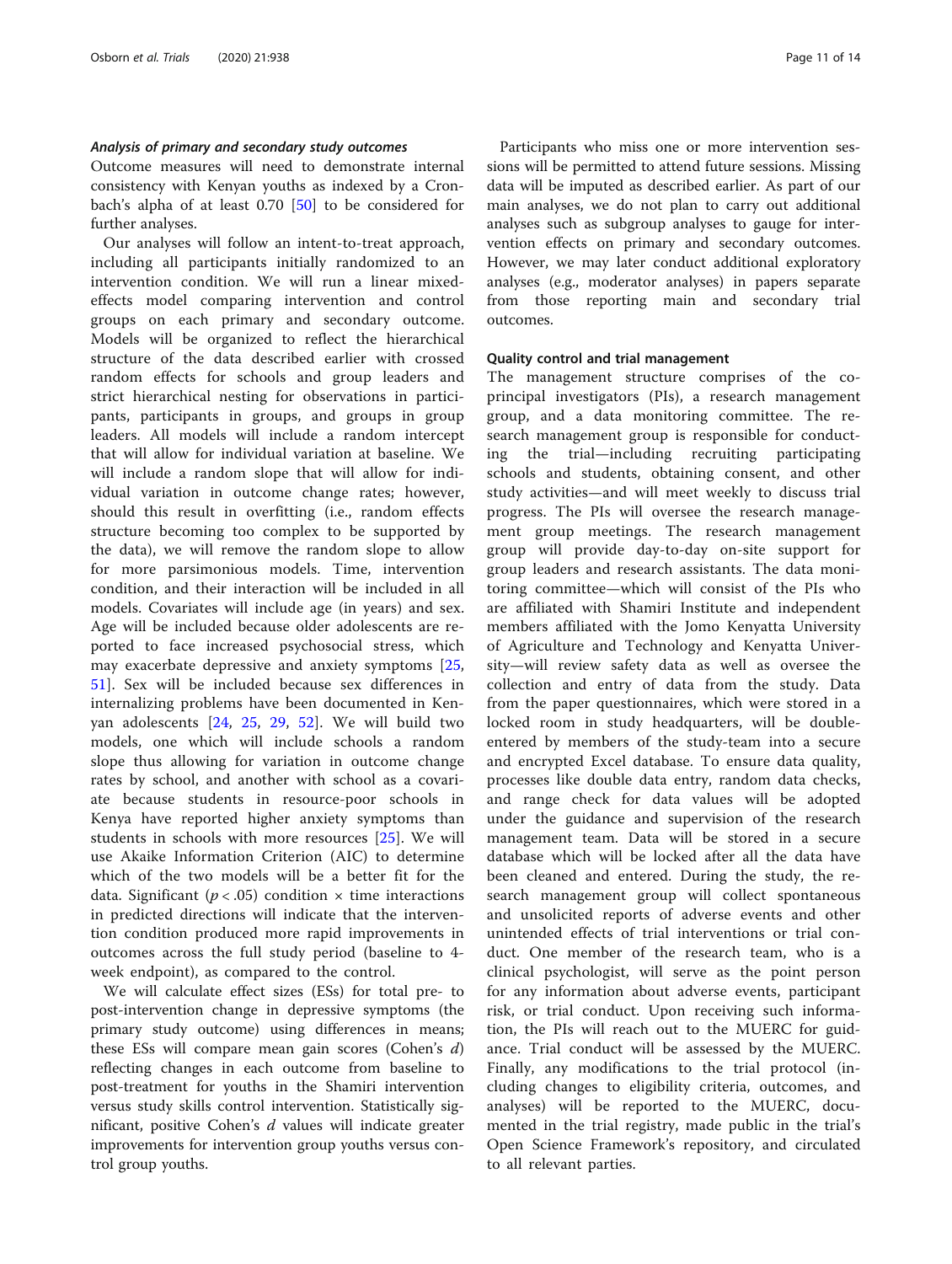# <span id="page-11-0"></span>Ethical considerations

Study methods and protocols have been approved by the Maseno University Ethics Review Committee (MUERC) reference number MSU/DRPI/MUERC/00727/19.

# **Discussion**

In Kenya and similar countries in sub-Saharan Africa, there exists a stigma around help-seeking and a scarcity of providers and services compounds the burden of psychopathology [\[3](#page-12-0)–[5\]](#page-12-0). Still, there is a particularly high prevalence of depression and anxiety symptoms in school-going adolescents [\[24,](#page-12-0) [25,](#page-12-0) [29](#page-12-0)]. This protocol details the procedures for the Shamiri intervention, a lay-provider delivered and school-based intervention for adolescent anxiety and depression. A pilot trial of the Shamiri intervention showed that the intervention reduced depression and anxiety symptoms for high-symptom adolescents [[13](#page-12-0)]. A recent pilot trial of an online single-session version of Shamiri also showed that the intervention reduced depression symptoms for youths with effect sizes exceeding traditional psychotherapy [[53](#page-13-0)]. Should this trial of Shamiri also show clinical utility, it may provide further support for a potentially low-cost help-seeking avenue for highsymptom Kenyan youths. Beyond potential clinical utility, should Shamiri improve academic outcomes then these effects on school performance may be especially relevant to contexts where mental health stigma works against helpseeking. Such beneficial effects on school performance will likely be valued by school personnel, students, and parents, regardless of prevailing societal attitudes toward mental health.

Shamiri appears to be cost-effective and scalable relative to traditional psychological interventions. The group-based format and use of lay-clinicians in particular enhance cost-effectiveness and scalability. The group format may increase the number of youths who have access to the intervention and using lay-clinicians may help address the shortage of mental health specialists. In addition, the positive emphasis of the Shamiri intervention may serve to reduce social stigma around depression and anxiety. Youths do not directly talk about depression and anxiety in the groups and the intervention is not presented as a depression and anxiety treatment.

This intervention might be a valuable step-forward in increasing help-seeking options that can lighten the global burden of adolescent depression and anxiety.

#### Trial status

Completed. Protocol version number: 1.2; original date: 10th June 2019; updated: August 30th, 2020.

Participant recruitment start date: 18th June 2019; participant recruitment completion date: 18th July 2019.

#### Supplementary Information

Supplementary information accompanies this paper at [https://doi.org/10.](https://doi.org/10.1186/s13063-020-04732-1) [1186/s13063-020-04732-1](https://doi.org/10.1186/s13063-020-04732-1).

#### Additional file 1.

#### Abbreviations

IPT-A: Interpersonal therapy for adolescents; WI: Wise interventions; PHQ-8: Patient Health Questionnaire-8; GAD-7: Generalized Anxiety Disorder Screener-7; STEPS: An abbreviation for a problem-solving module; KCPE: Kenya Certificate of Primary Education; MSPSS: Multidimensional Scale of Perceived Social Support; PCS: Perceived Control Scale; GQ-6: Gratitude Questionnaire – 6; EPOCH: Engagement, Perseverance, Optimism, Connectedness, and Happiness Scale; MUERC: Maseno University Ethics Review Committee

#### Acknowledgements

This research was funded by the Shamiri Institute, Inc. The content is solely the responsibility of the author and does not necessarily represent the official views of Shamiri. We thank the school principals and other school administrators of the schools that we will be working at. We also thank Gail O'keefe, Dr. Sophie Ocholla, Rose Limbe, Tomasz Cienkowski, and Benny H. Otieno for their support.

#### Authors' contributions

TO conceived of the study, participated in and co-led its design and coordination, acquisition of data, and participated in drafting and revising the manuscript. KVC contributed to study conception, participated in and co-led the design and coordination of the study, acquisition of data, and participated in drafting and revising the manuscript. MR, ER, SA, and JG participated in the design and coordination of the study and acquisition of data and participated in drafting and revising the manuscript. AW contributed to study conception, participated in the design and coordination of the study, and participated in drafting and revising the manuscript. TW participated in the design of the study. JS and AW participated in the conception of the study, the design of the study, and in drafting and revising the manuscript. CW participated in the design of the study. The authors read and approved the final manuscript.

#### Funding

The study is funded by Shamiri Institute, Inc. (address: 12A Elgeyo Marakwet Road, Nairobi, Kenya and 125 Western Avenue, Allston, MA, USA), a nonprofit organization whose mission is to develop and deploy evidence-based interventions that secure important life outcomes of youths such as mental health. The authors, and not Shamiri Institute, are fully responsible for the work in this protocol, including study design, data collection, management and analysis, and the decision to submit this protocol for publication.

#### Availability of data and materials

Beginning 3 months and ending 3 years following article publication that result from the present trial, individual participant data that underlie the results reported in the article, after de-identification (text, tables, figures, and appendices).

#### Ethics approval and consent to participate

Study methods and protocols have been approved by the Maseno University Ethics Review Committee (MUERC) reference number MSU/DRPI/MUERC/ 00727/19. All participants will provide informed consent before participating in the baseline screening.

#### Consent for publication

Not applicable

#### Competing interests

The authors declare they have no competing interests.

#### Author details

<sup>1</sup>Shamiri Institute, Nairobi, Kenya. <sup>2</sup>Department of Psychology, Harvard University, Cambridge, MA, USA. <sup>3</sup>Department of Psychology, University of Pennsylvania, Philadelphia, PA, USA. <sup>4</sup>Department of Psychology, Kenyatta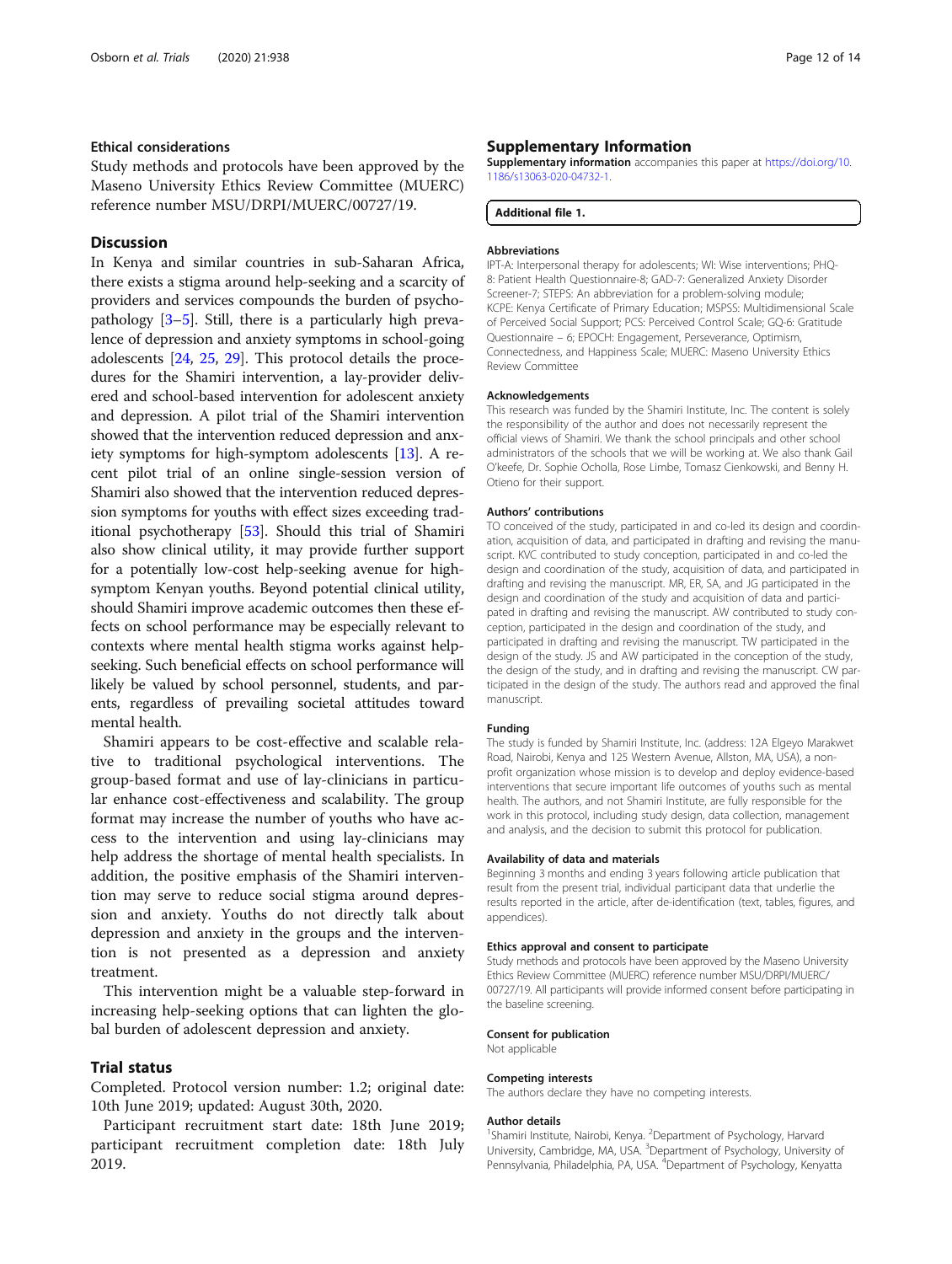<span id="page-12-0"></span>University, Nairobi, Kenya. <sup>5</sup>Department of Psychology, Stony Brook University, Stony Brook, NY, USA.

#### Received: 6 August 2019 Accepted: 8 September 2020 Published online: 23 November 2020

#### References

- 1. Collins PY, Patel V, Joestl SS, March D, Insel TR, Daar AS, et al. Grand challenges in global mental health. Nature. 2011;475:27.
- 2. World Health Organization. Depression and other common mental disorders: World Health Organization; 2017. [http://www.who.int/mental\\_](http://www.who.int/mental_health/management/depression/prevalence_global_health_estimates/en/) [health/management/depression/prevalence\\_global\\_health\\_estimates/en/.](http://www.who.int/mental_health/management/depression/prevalence_global_health_estimates/en/) Accessed 15 May 2019.
- Patel V, Flisher AJ, Hetrick S, McGorry P. Mental health of young people: a global public-health challenge. Lancet. 2007;369:1302–13.
- 4. Ndetei DM, Mutiso V, Maraj A, Anderson KK, Musyimi C, McKenzie K. Stigmatizing attitudes toward mental illness among primary school children in Kenya. Soc Psychiatry Psychiatr Epidemiol. 2016;51:73–80.
- Patel V, Stein DJ. Common mental disorders in sub-Saharan Africa: the triad of depression, anxiety and somatization. In: Akyeampong E, Hill AG, Kleinman A, editors. The culture of mental illness and psychiatric practice in Africa. Bloomington: Indiana University Press; 2015. p. 50–72.
- 6. Kilburn K, Thirumurthy H, Halpern CT, Pettifor A, Handa S. Effects of a largescale unconditional cash transfer program on mental health outcomes of young people in Kenya. J Adolesc Health. 2016;58:223–9.
- Yatham S, Sivathasan S, Yoon R, da Silva TL, Ravindran AV. Depression, anxiety, and post-traumatic stress disorder among youth in low and middle income countries: a review of prevalence and treatment interventions. Asian J Psychiatr. 2018;38:78–91.
- 8. Kumakech E, Cantor-Graae E, Maling S, Bajunirwe F. Peer-group support intervention improves the psychosocial well-being of AIDS orphans: cluster randomized trial. Soc Sci Med. 2009;68:1038–43.
- Ssewamala FM, Neilands TB, Waldfogel J, Ismayilova L. The impact of a comprehensive microfinance intervention on depression levels of AIDSorphaned children in Uganda. J Adolesc Health. 2012;50:346–52.
- 10. Bolton P, Bass J, Betancourt T, Speelman L, Onyango G, Clougherty KF, et al. Interventions for depression symptoms among adolescent survivors of war and displacement in northern Uganda: a randomized controlled trial. JAMA. 2007;298:519.
- 11. Shidhaye R, Kermode M. Stigma and discrimination as a barrier to mental health service utilization in India. Int Health. 2013;5:6–8.
- 12. Getanda EM, Papadopoulos C, Evans H. The mental health, quality of life and life satisfaction of internally displaced persons living in Nakuru County, Kenya. BMC Public Health. 2015;15. [https://doi.org/10.1186/s12889-015-2085-7.](https://doi.org/10.1186/s12889-015-2085-7)
- 13. Osborn TL, Wasil AR, Venturo-Conerly KE, Schleider JL, Weisz JR. Group intervention for adolescent anxiety and depression: outcomes of a randomized trial with adolescents in Kenya. Behav Ther. 2020;51:601–15.
- Walton GM. The new science of wise psychological interventions. Curr Dir Psychol Sci. 2014;23:73–82.
- 15. Walton GM, Wilson TD. Wise interventions: psychological remedies for social and personal problems. Psychol Rev. 2018;125:617–55.
- 16. Schleider JL, Mullarkey MC, Chacko A. Harnessing wise interventions to advance the potency and reach of youth mental health services. Clin Child Fam Psychol Rev. 2020;23:70–101.
- 17. Schleider JL, Weisz JR. A single-session growth mindset intervention for adolescent anxiety and depression: 9-month outcomes of a randomized trial. J Child Psychol Psychiatry. 2018;59:160–70.
- 18. Schleider JL, Burnette JL, Widman L, Hoyt C, Prinstein MJ. Randomized trial of a single-session growth mind-set intervention for rural adolescents' internalizing and externalizing problems. J Clin Child Adolescent Psychol. 2020;49(5):660-72.
- 19. Yeager DS, Johnson R, Spitzer BJ, Trzesniewski KH, Powers J, Dweck CS. The far-reaching effects of believing people can change: implicit theories of personality shape stress, health, and achievement during adolescence. J Pers Soc Psychol. 2014;106:867–84.
- 20. Froh JJ, Kashdan TB, Ozimkowski KM, Miller N. Who benefits the most from a gratitude intervention in children and adolescents? Examining positive affect as a moderator. J Posit Psychol. 2009;4:408–22.
- 21. Cohen GL, Garcia J, Purdie-Vaughns V, Apfel N, Brzustoski P. Recursive processes in self-affirmation: intervening to close the minority achievement gap. Science. 2009;324:400–3.
- psychological therapy: a multilevel meta-analysis and implications for science and practice. Am Psychol. 2017;72:79–117. 23. Kenya National Bureau of Statistics. Distribution of population by age, sex
- and administrative units. In: 2019 Kenya population and housing census. Nairobi: Kenya National Bureau of Statistics; 2020. [https://www.knbs.or.ke/](https://www.knbs.or.ke/?wpdmpro=2019-kenya-population-and-housing-census-volume-iii-distribution-of-population-by-age-sex-and-administrative-units) [?wpdmpro=2019-kenya-population-and-housing-census-volume-iii](https://www.knbs.or.ke/?wpdmpro=2019-kenya-population-and-housing-census-volume-iii-distribution-of-population-by-age-sex-and-administrative-units)[distribution-of-population-by-age-sex-and-administrative-units](https://www.knbs.or.ke/?wpdmpro=2019-kenya-population-and-housing-census-volume-iii-distribution-of-population-by-age-sex-and-administrative-units). Accessed 20 July 2020.
- 24. Ndetei DM, Khasakhala L, Nyabola L, Ongecha-Owuor F, Seedat S, Mutiso V, et al. The prevalence of anxiety and depression symptoms and syndromes in Kenyan children and adolescents. J Child Adolesc Ment Health. 2008;20: 33–51.
- 25. Osborn TL, Venturo-Conerly KE, Wasil AR, Schleider JL, Weisz JR. Depression and anxiety symptoms, social support, and demographic factors among Kenyan high school students. J Child Fam Stud. 2020;29:1432–43.
- 26. Osborn TL, Wasil AR, Weisz JR, Kleinman A, Ndetei DM. Where is the global in global mental health? A call for inclusive multicultural collaboration. Gen Psychiatry. 2020;33(6):e100351.
- 27. Kroenke K, Spitzer RL. The PHQ-9: a new depression diagnostic and severity measure. Psychiatr Ann. 2002;32:509–15.
- 28. Spitzer RL, Kroenke K, Williams JBW, Löwe B. A brief measure for assessing generalized anxiety disorder: the GAD-7. Arch Intern Med. 2006;166:1092.
- Khasakhala L, Ndetei D, Mutiso V, Mbwayo A, Mathai M. The prevalence of depressive symptoms among adolescents in Nairobi public secondary schools: association with perceived maladaptive parental behaviour. Afr J Psych. 2012;15:106–13.
- 30. Venturo-Conerly KE, Roe E, Wasil A, Osborn TL. Training and supervising layproviders in low-income settings: a mixed-methods study of task-sharing from the Shamiri randomized controlled trial. preprint: Open Science Framework; 2020. [https://doi.org/10.31219/osf.io/bqznm.](https://doi.org/10.31219/osf.io/bqznm)
- 31. Schleider JL, Weisz JR. Reducing risk for anxiety and depression in adolescents: effects of a single-session intervention teaching that personality can change. Behav Res Ther. 2016;87:170–81.
- 32. Miyake A, Kost-Smith LE, Finkelstein ND, Pollock SJ, Cohen GL, Ito TA. Reducing the gender achievement gap in college science: a classroom study of values affirmation. Science. 2010;330:1234–7.
- 33. Yeager DS, Dweck CS. Mindsets that promote resilience: when students believe that personal characteristics can be developed. Educ Psychol. 2012; 47:302–14.
- 34. Yeager DS, Walton GM. Social-psychological interventions in education: they're not magic. Rev Educ Res. 2011;81:267–301.
- 35. Chorpita BF, Weisz JR. Modular approach to therapy for children with anxiety, depression, trauma, or conduct problems (MATCH-ADTC); 2009.
- 36. Toepfer SM, Cichy K, Peters P. Letters of gratitude: further evidence for author benefits. J Happiness Stud. 2012;13:187–201.
- 37. Froh JJ, Sefick WJ, Emmons RA. Counting blessings in early adolescents: an experimental study of gratitude and subjective well-being. J Sch Psychol. 2008;46:213–33.
- 38. Kroenke K, Spitzer RL, Williams JBW, Löwe B. The Patient Health Questionnaire somatic, anxiety, and depressive symptom scales: a systematic review. Gen Hosp Psychiatry. 2010;32:345–59.
- 39. Omoro SAO, Fann JR, Weymuller EA, MacHaria IM, Yueh B. Swahili translation and validation of the Patient Health Questionnaire-9 depression scale in the Kenyan head and neck cancer patient population. Int J Psychiatry Med. 2006;36:367–81.
- 40. Osborn TL, Kleinman A, Weisz JR. Complementing standard Western measures of depression with locally co-developed instruments: a crosscultural study on the experience of depression among the Luo in Kenya. Transcult Psychiatry. Transcultural Psychiatry: 2020. In press. [https://doi.org/](https://doi.org/10.31234/osf.io/v3hef) [10.31234/osf.io/v3hef](https://doi.org/10.31234/osf.io/v3hef).
- 41. Othieno CJ, Okoth RO, Peltzer K, Pengpid S, Malla LO. Depression among university students in Kenya: prevalence and sociodemographic correlates. J Affect Disord. 2014;165:120–5.
- 42. Zimet GD, Dahlem NW, Zimet SG, Farley GK. The multidimensional scale of perceived social support. J Pers Assess. 1988;52:30–41.
- 43. Weisz JR, Southam-Gerow MA, McCarty CA. Control-related beliefs and depressive symptoms in clinic-referred children and adolscents: developmental differences and model specificity. J Abnorm Psychol. 2001; 110:97.